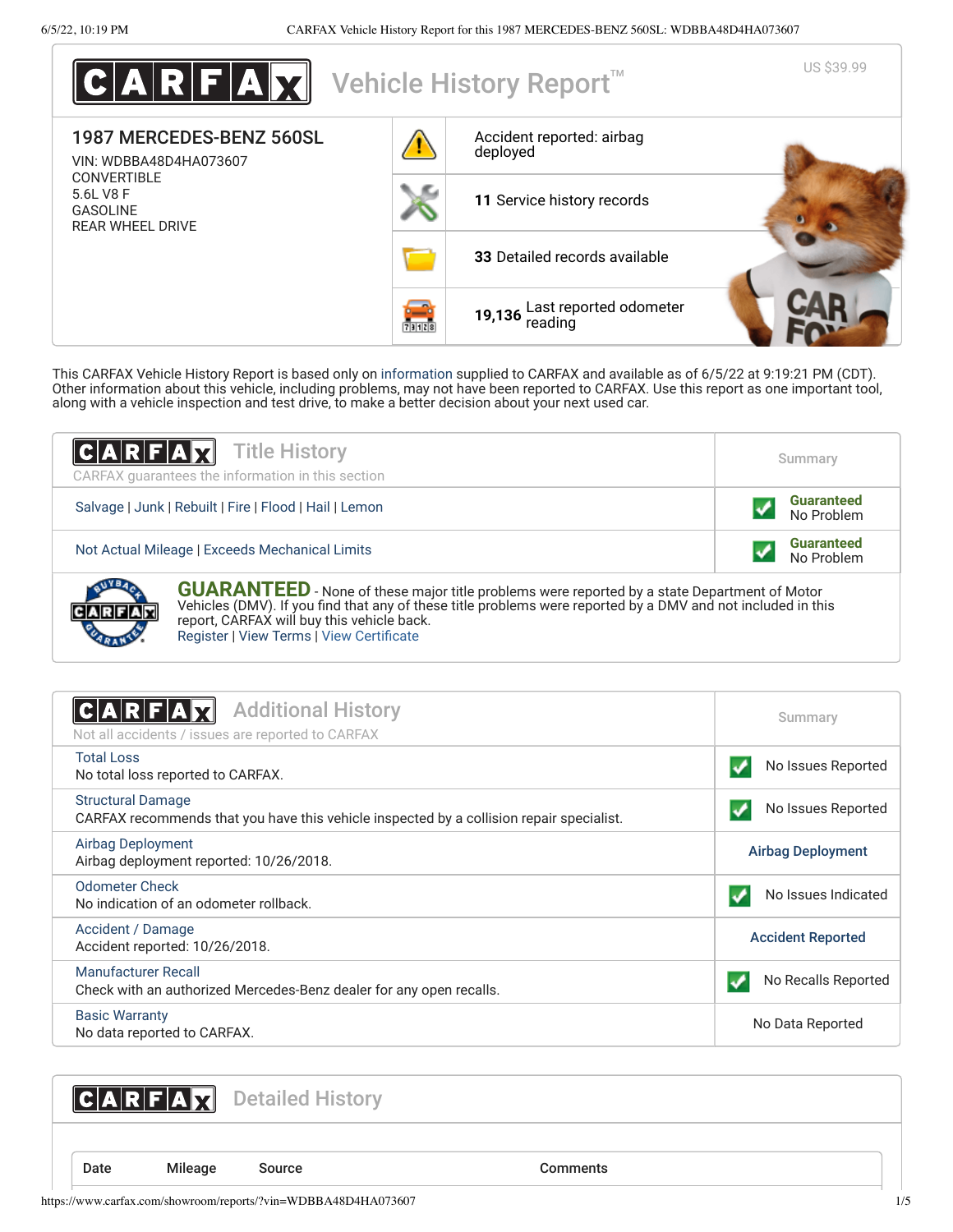6/5/22, 10:19 PM CARFAX Vehicle History Report for this 1987 MERCEDES-BENZ 560SL: WDBBA48D4HA073607

| 02/06/1990 |        | Alabama<br>Motor Vehicle Dept.                                                                                                                 | Vehicle purchase reported                                                                     |
|------------|--------|------------------------------------------------------------------------------------------------------------------------------------------------|-----------------------------------------------------------------------------------------------|
| 02/16/1990 |        | California<br>Motor Vehicle Dept.                                                                                                              | Title issued or updated<br>- New owner reported                                               |
| 08/29/1991 | 11,464 | California<br><b>Inspection Station</b>                                                                                                        | Passed emissions inspection                                                                   |
| 08/04/1999 | 11,977 | <b>Service Facility</b><br>Alameda, CA                                                                                                         | Vehicle serviced                                                                              |
| 08/04/1999 |        | California<br><b>Inspection Station</b><br>Alameda, CA                                                                                         | Passed emissions inspection                                                                   |
| 08/10/1999 |        | California<br>Motor Vehicle Dept.<br>Alameda, CA                                                                                               | Title issued or updated                                                                       |
| 08/09/2001 | 13,280 | <b>Service Facility</b><br>Alameda, CA                                                                                                         | Vehicle serviced                                                                              |
| 08/09/2001 |        | California<br><b>Inspection Station</b><br>Alameda, CA                                                                                         | Passed emissions inspection                                                                   |
| 02/06/2005 |        | Alabama<br>Motor Vehicle Dept.<br>Prattville, AL                                                                                               | Registration updated when owner moved the vehicle<br>to a new location                        |
| 09/26/2005 | 15,052 | Alabama<br>Motor Vehicle Dept.<br>Prattville, AL<br>Title #34778315                                                                            | Title issued or updated<br>- Exempt from odometer reporting<br>- Vehicle color noted as Green |
| 04/21/2006 |        | Jack Ingram Motors<br>Montgomery, AL<br>334-277-5700<br>jackingram.com<br>4.6 / 5.0<br>52 Verified Reviews<br>242 Customer Favorites           | Vehicle serviced<br>- Oil and filter changed                                                  |
| 09/22/2006 |        | Jack Ingram Motors<br>Montgomery, AL<br>334-277-5700<br>jackingram.com<br>4.6 / 5.0<br>52 Verified Reviews<br>242 Customer Favorites           | Vehicle serviced<br>- Brake fluid flushed/changed                                             |
| 11/27/2006 |        | Jack Ingram Mercedes<br>Montgomery, AL<br>334-274-4900<br>jackingrammercedes.com<br>4.7 / 5.0<br>86 Verified Reviews<br>378 Customer Favorites | Vehicle serviced                                                                              |
| 08/21/2008 | 16,207 | Jack Ingram Mercedes<br>Montgomery, AL<br>334-274-4900<br>jackingrammercedes.com<br>4.7 / 5.0<br>86 Verified Reviews<br>378 Customer Favorites | Vehicle serviced<br>- Oil and filter changed                                                  |
| 05/12/2009 |        | Alabama<br>Motor Vehicle Dept.<br>Prattville, AL                                                                                               | Registration issued or renewed<br>- Vehicle color noted as Maroon                             |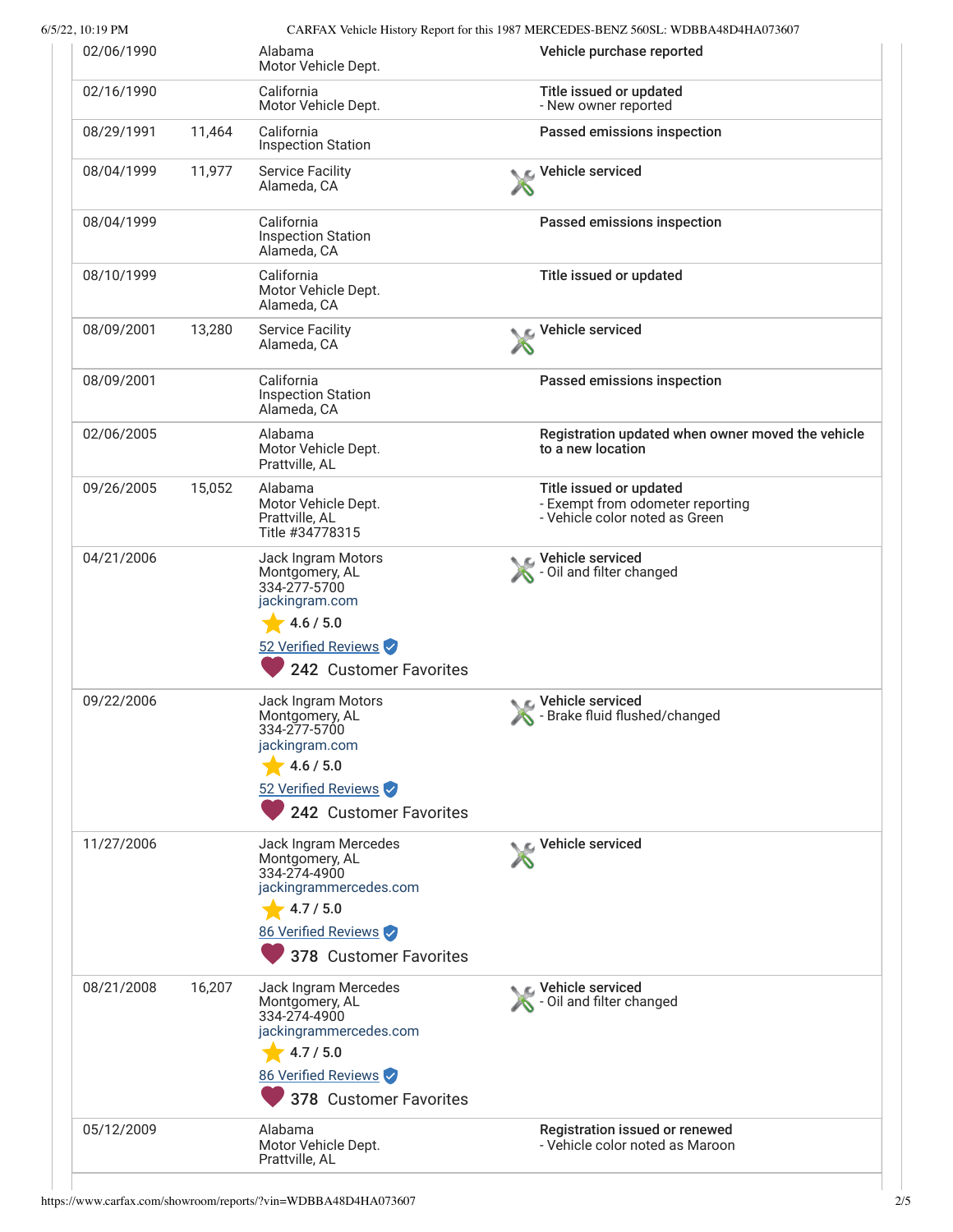6/5/22, 10:19 PM CARFAX Vehicle History Report for this 1987 MERCEDES-BENZ 560SL: WDBBA48D4HA073607

| 02/07/2020 | 18,464 | Mercedes-Benz of Rocklin<br>Rocklin, CA<br>916-567-4300<br>mbofrocklin.com                           | C Vehicle serviced<br>- Recommended maintenance performed<br>- Maintenance inspection completed<br>- Electrical system checked                                           |
|------------|--------|------------------------------------------------------------------------------------------------------|--------------------------------------------------------------------------------------------------------------------------------------------------------------------------|
|            |        | <b>CAR</b>                                                                                           | <b>Damage Location</b><br><b>FRONT</b><br><b>LEFT</b><br><b>RIGHT</b><br><b>REAR</b>                                                                                     |
| 10/26/2018 |        | Damage Report                                                                                        | Accident reported<br>- Vehicle involved in a rear-end collision with another<br>motor vehicle<br>- Damage to rear<br>- Side airbag deployed<br><b>CARFAX Airbag Tips</b> |
| 05/07/2018 |        | Alabama<br>Motor Vehicle Dept.<br>Prattville, AL                                                     | Registration issued or renewed<br>- Vehicle color noted as Maroon                                                                                                        |
|            |        | 334-274-4900<br>jackingrammercedes.com<br>4.7 / 5.0<br>86 Verified Reviews<br>378 Customer Favorites | - Vehicle washed/detailed                                                                                                                                                |
| 08/07/2017 | 18,042 | Jack Ingram Motors, Inc A<br>Mercedes-Benz Dealership<br>Montgomery, AL                              | C Vehicle serviced<br>- Maintenance inspection completed<br>- A/C system checked                                                                                         |
| 05/05/2017 |        | Alabama<br>Motor Vehicle Dept.<br>Prattville, AL                                                     | Registration issued or renewed<br>- Vehicle color noted as Maroon                                                                                                        |
| 05/04/2016 |        | Alabama<br>Motor Vehicle Dept.<br>Prattville, AL                                                     | Registration issued or renewed<br>- Vehicle color noted as Maroon                                                                                                        |
| 05/07/2015 |        | Alabama<br>Motor Vehicle Dept.<br>Prattville, AL                                                     | Registration issued or renewed<br>- Vehicle color noted as Maroon                                                                                                        |
| 05/05/2014 |        | Alabama<br>Motor Vehicle Dept.<br>Prattville, AL                                                     | Registration issued or renewed<br>- Vehicle color noted as Maroon                                                                                                        |
| 05/14/2013 |        | Alabama<br>Motor Vehicle Dept.<br>Prattville, AL                                                     | Registration issued or renewed<br>- Vehicle color noted as Maroon                                                                                                        |
| 05/08/2012 |        | Alabama<br>Motor Vehicle Dept.<br>Prattville, AL                                                     | Registration issued or renewed<br>- Vehicle color noted as Maroon                                                                                                        |
| 05/04/2011 |        | Alabama<br>Motor Vehicle Dept.<br>Prattville, AL                                                     | Registration issued or renewed<br>- Vehicle color noted as Maroon                                                                                                        |
|            |        | Motor Vehicle Dept.<br>Prattville, AL                                                                | - Vehicle color noted as Maroon                                                                                                                                          |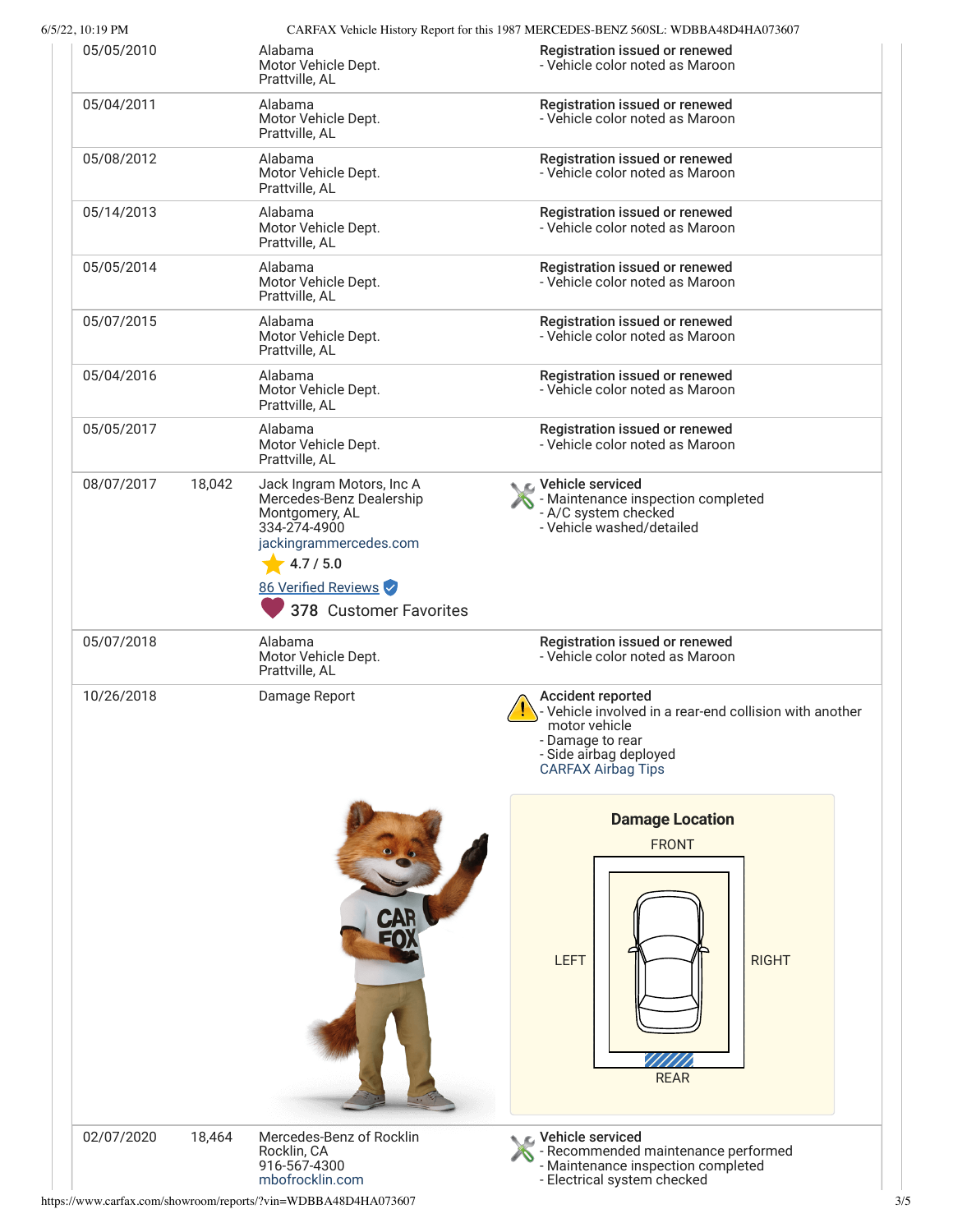|            |        | 4.7 / 5.0<br>137 Verified Reviews                                                                                                         | - Brakes checked<br>- Water pump replaced<br>- Engine oil/fluid leak checked                                                                              |
|------------|--------|-------------------------------------------------------------------------------------------------------------------------------------------|-----------------------------------------------------------------------------------------------------------------------------------------------------------|
|            |        | 159 Customer Favorites                                                                                                                    | - Vehicle washed/detailed<br>- Tire condition and pressure checked<br>- Fuel pump replaced                                                                |
| 02/08/2020 | 18,487 | California<br><b>Inspection Station</b><br>North Highlands, CA                                                                            | Passed emissions inspection                                                                                                                               |
| 02/10/2020 | 18,503 | California<br>Motor Vehicle Dept.<br>Antelope, CA                                                                                         | Title issued or updated<br>- New owner reported                                                                                                           |
| 02/21/2020 | 18,588 | Mercedes-Benz of Rocklin<br>Rocklin, CA<br>916-567-4300<br>mbofrocklin.com<br>4.7/5.0<br>137 Verified Reviews<br>159 Customer Favorites   | Vehicle serviced<br>- Four tires balanced<br>- Brakes checked<br>- Vehicle washed/detailed<br>- Interior cleaned<br>- Tire condition and pressure checked |
| 06/15/2020 | 18,703 | Mercedes-Benz of Rocklin<br>Rocklin, CA<br>916-567-4300<br>mbofrocklin.com<br>4.7 / 5.0<br>137 Verified Reviews<br>159 Customer Favorites | Vehicle serviced<br>- Tire condition and pressure checked<br>- Vehicle washed/detailed                                                                    |
| 07/17/2020 | 18,868 | Mercedes-Benz of Rocklin<br>Rocklin, CA<br>916-567-4300<br>mbofrocklin.com<br>4.7 / 5.0<br>137 Verified Reviews<br>159 Customer Favorites | Vehicle serviced<br>- Maintenance inspection completed<br>- Brakes checked<br>- Tire condition and pressure checked<br>- Vehicle washed/detailed          |
| 01/20/2022 | 19,136 | California<br><b>Inspection Station</b><br>North Highlands, CA                                                                            | Passed emissions inspection                                                                                                                               |
|            |        | Have Questions? Please visit our Help Center at www.carfax.com.                                                                           |                                                                                                                                                           |



# Accident Indicator

CARFAX receives information about accidents in all 50 states, the District of Columbia and Canada.

Not every accident is reported to CARFAX. As details about the accident become available, those additional details are added to the CARFAX Vehicle History Report. CARFAX recommends that you have this vehicle inspected by a qualified mechanic.

- According to the National Safety Council, Injury Facts, 2021 edition, 5% of the 276 million registered vehicles in the U.S. were involved in an accident in 2019. Over 77% of these were considered minor or moderate.
- This CARFAX Vehicle History Report is based only on information supplied to CARFAX and available as of 6/5/22 at 9:19:21 PM (CDT). Other information about this vehicle, including problems, may not have been reported to CARFAX. Use this report as one important tool, along with a vehicle inspection and test drive, to make a better decision about your next used car.

# Airbag Deployment

Occurs when the driver, passenger or side airbag has been used or deployed during a crash or other incident. If an airbag has been deployed, it must be replaced by a qualified technician. Have this car inspected by a mechanic prior to purchase.

# New Owner Reported